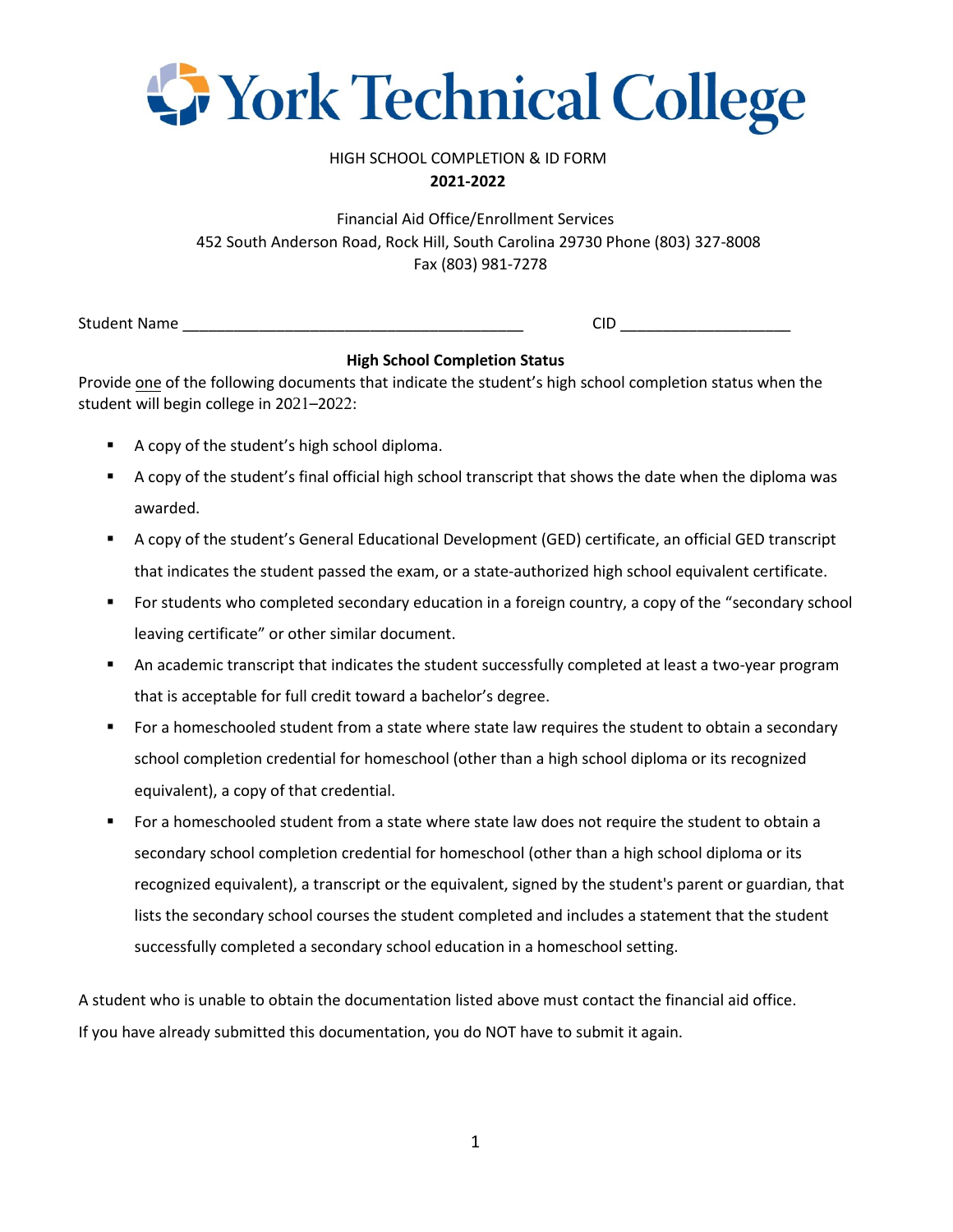#### **Identity and Statement of Educational Purpose**

### **(To Be Signed at the Institution)**

The student must appear in person at York Technical College to verify his or her identity by presenting an **unexpired** valid government-issued photo identification (ID), such as, but not limited to, a driver's license, other state-issued ID, or passport. If you are unable to appear in person to verify your identity, you must provide the information on page 3 and sign in the presence of a notary. The original notarized copy of this document must be mailed to the Financial Aid Office. Faxes and scans are not acceptable. The institution will maintain a copy of the student's photo ID that is annotated by the institution with the date it was received and reviewed and the name of the official at the institution authorized to collect the student's ID.

In addition, the student must sign, in the presence of the institutional official, the following English or Spanish Statement:

| I certify that $I,$                                                                         | am the individual signing this      |
|---------------------------------------------------------------------------------------------|-------------------------------------|
| (Print Student's Name)                                                                      |                                     |
| Statement of Educational Purpose and that the Federal student financial assistance I may    |                                     |
| receive will only be used for educational purposes and to pay the cost of attending         |                                     |
|                                                                                             | for 2021-2022.                      |
| (Name of Postsecondary Educational Institution)                                             |                                     |
| (Student's Signature)                                                                       | (Date)                              |
| (Student's ID Number)                                                                       |                                     |
| Declaración de Propósito Educativo                                                          |                                     |
| Certifico que yo, _____________________________, soy el individuo que firma esta [Imprimir  |                                     |
| Nombre del Estudiante]                                                                      |                                     |
| Declaración de Finalidad Educativa y que la ayuda financiera federal estudiantil que yo     |                                     |
| pueda recibir, sólo será utilizada para fines educativos y para pagar el costo de asistir a |                                     |
|                                                                                             | para 2021-2022. [Imprimir Nombre de |
| Institución Educativa Postsecundaria]                                                       |                                     |
| [Firma del Estudiante]                                                                      | [la Fecha]                          |
| [Número de Identificación del Estudiante]                                                   |                                     |

**Note to Enrollment Services Staff**: You must attach the documentation to this form. **Make sure it is date stamped and includes your initials.**